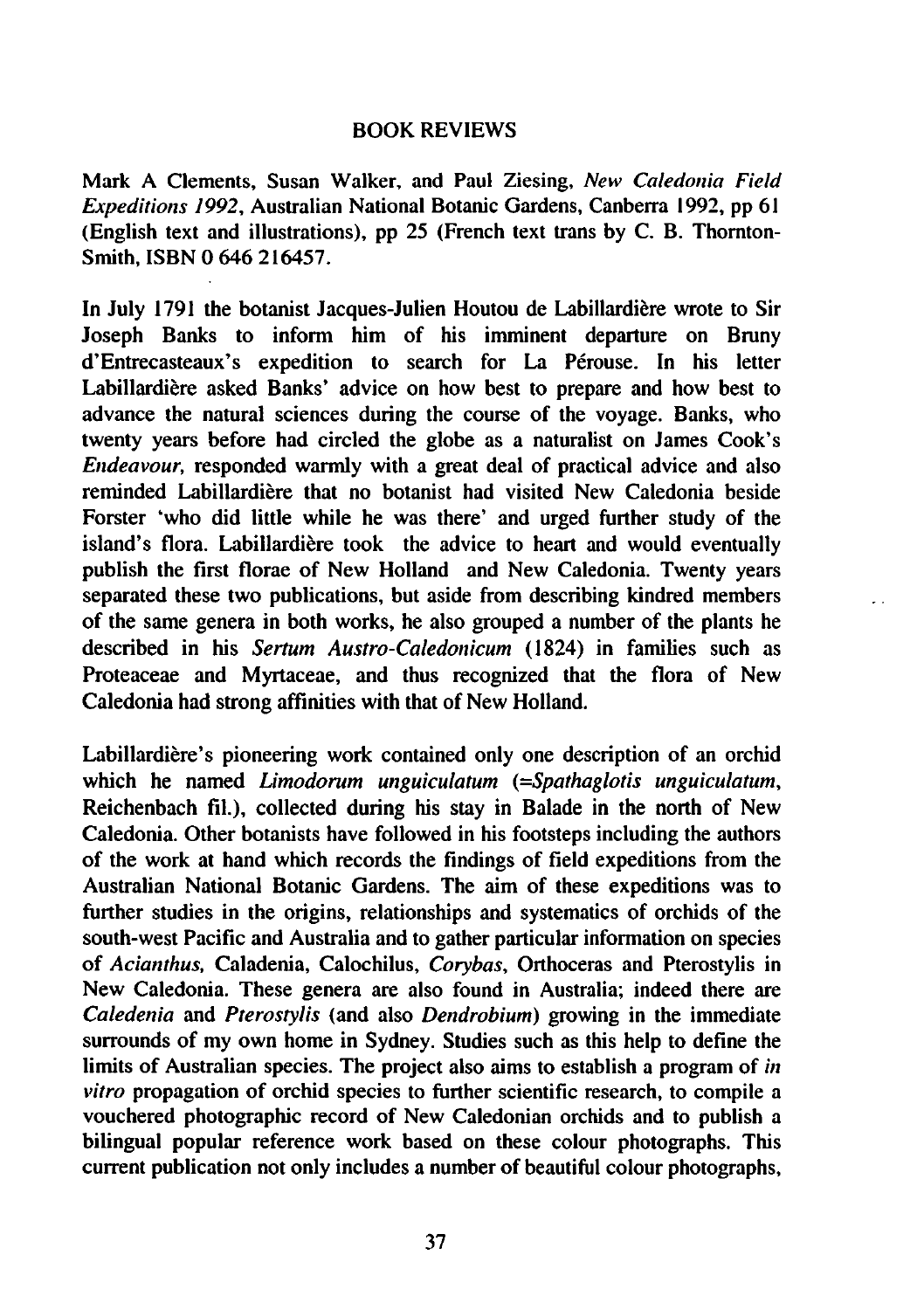but some fine botanical drawings by Lucy Turner, Sonia van de Haar, Melissa Ogden, Elisa Crossing and Andrew Kaminski. Ed Duyker Sylvania

\*\*\*\*

Tim Fischer, Seven Days in East Timor: Ballot and Bullets, Sydney, Allen & Unwin, 2000, pp 149, map, photographs, index, foreword by Bishop Carlos Belo, ISBN 186508 277 5\$19-95.\*

It may seem a strange place to review a book on the UN supervised ballot in East Timor in a journal devoted to French-Australian links. This, however, is an important book written by a former Deputy Prime Minister of Australia and Minister for Trade. Fischer offers the reader his personal chronicle of his leadership of the All Party Australian delegation which monitored the 'Popular Consultation' in East Timor - a referendum which delivered an overwhelming vote for independence from Indonesia and heralded the violent holocaust of militia revenge:massacre, rape, arson and forced deportation. It is chronicle of the bravery of the United Nations Mission in East Timor, of the unarmed civilian police (including numerous Australians) who assisted them, and, of course, the long suffering people of East Timor. It is also a chronicle of events which eventually led to Australia's (and France's) peacekeeping commitment to INTERFET in East Timor.

Clearly Indonesia could have acted otherwise. The militias could have been restrained and generosity could have replaced intimidation and revenge. Scholars of French-Australian relations will read with interest that on 19 December 1998, Prime Minister John Howard wrote to Present Habibie and proposed an alternative French model for the problems of East Timor:

It might be worth considering ... a means of addressing the East Timorese desire for an act of self-determination in a manner that avoids an early and final decision on the future status of the province. One way of doing this would be to build into the autonomy package a review mechanism along the lines of the Matignon Accords in New Caledonia. The Matignon Accords have enabled a compromise political solution to be implemented while deferring a referendum on the final status of New Caledonia for many years.

Fischer also makes numerous references to Francophone Mauritius. He tells us, for example, how the breakdown of the photocopier during the meeting of the Indian Ocean Rim Association for Regional Cooperation in Mauritius in 1997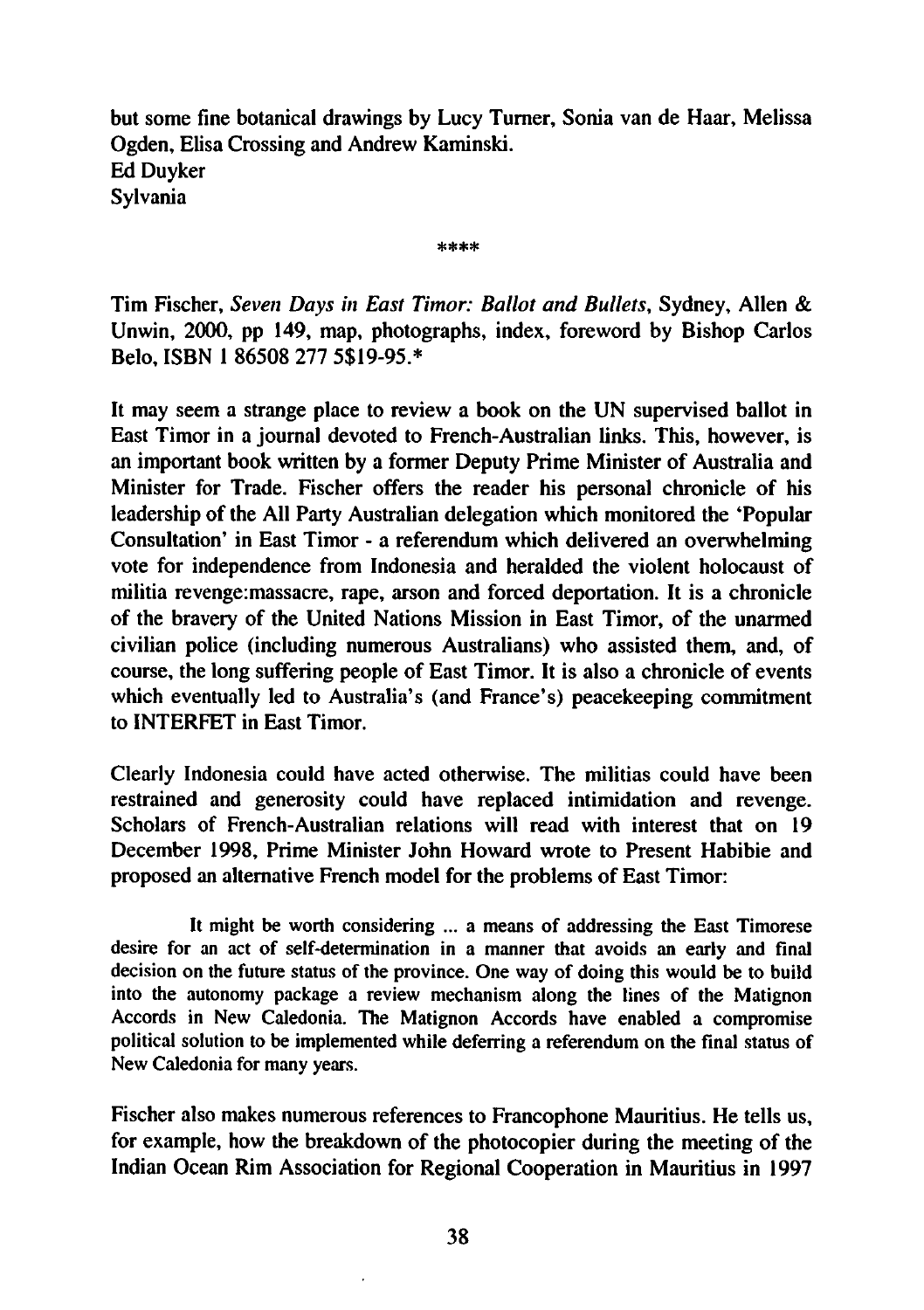gave him an important opportunity to discuss East Timor with the then Indonesian Foreign Minister Ali Alatas (p. 64) He also offers the economic success of Mauritius as a model for East Timor. He tells us: 'East Timor is nine times larger than Mauritius ...' (p. 135) And 'Mauritius', he reminds us,' is showing the way with development of small island tourism. This has been linked to a push to establish itself as a stopover place on an alternative route between Australia and Europe' (p. 137). Although Fischer believes that 'East Timor will not become a new Singapore or Mauritius or Bhutan overnight', he tells us: 'The leaders of those countries have worked to achieve social cohesion, and economic security. However, with unity of purpose, a good deal of sensible help and measure of luck, East Timor will be able to gradually rebuild and find a deserved place in the sun after the horrible bloodbath of September 1999' (p. 141).

was moved by this book and by the author's personal warmth, humanity and insight. Like most Australians I have followed events in East Timor with a mixture of sadness, anger and powerlessness. In the wake of so much brutality and repression, this book offers a message of hope.

\*Tim Fischer has donated his royalties from this book to Caritas and other charities working to rebuild East Timor.

Ed Duyker Honorary Consul, Republic of Mauritius, Sydney.

 $****$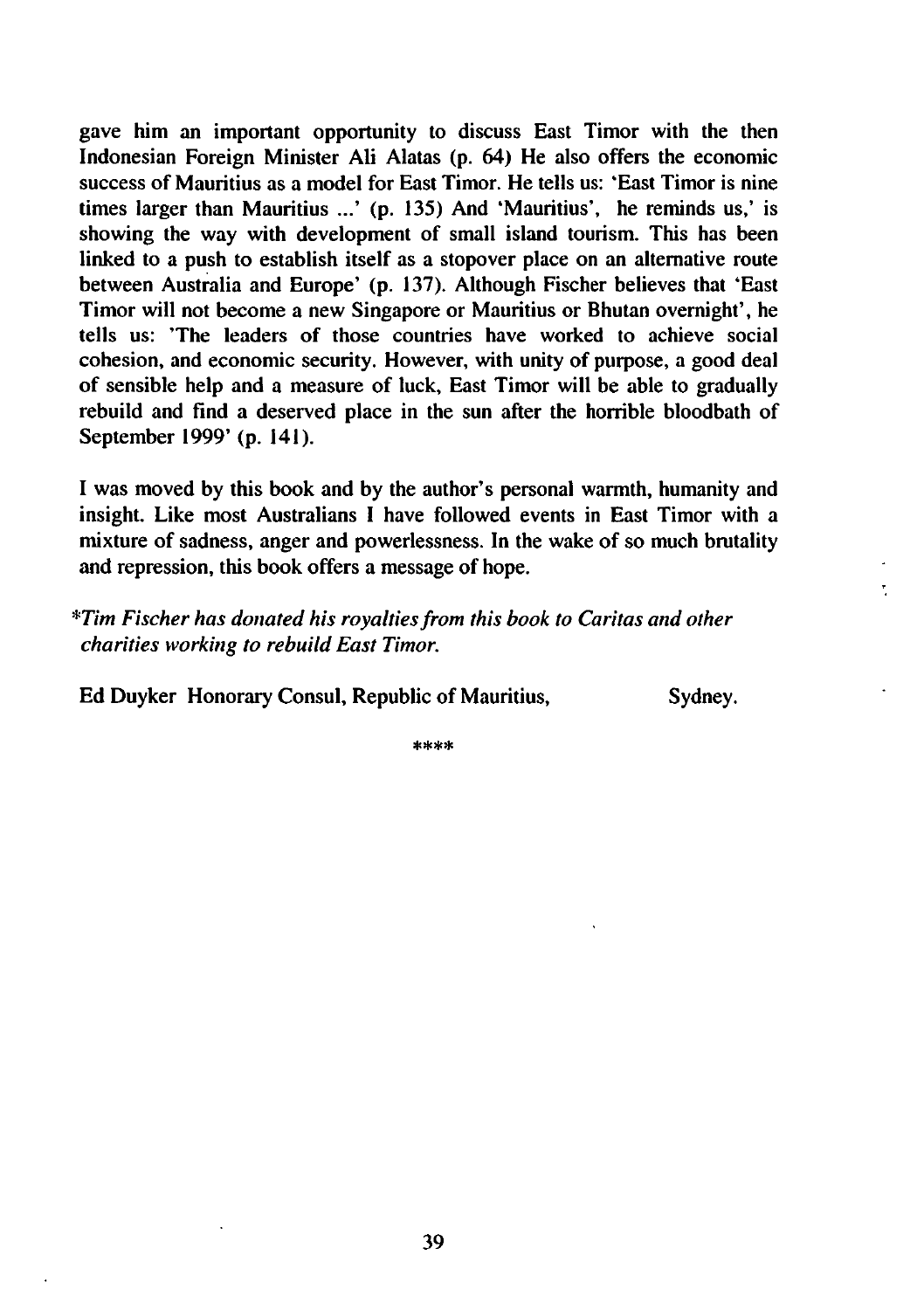Gillian Kelly, Well Suited to the Colony, Queanbeyan NSW, The Australian Society of the Lacemakers of Calais, n.d. [1998], 287 pp.

This book tells the fascinating story of almost seven hundred men, women and children who emigrated to Australia from France toward the end of 1848. As the title-page succinctly puts it, it is 'the story of the lace-workers from Calais, born in the Midlands, trapped between the poorhouses of England and the French Revolution, who appealed to emigrate to the colonies of Australia.' Published in 1998 to mark the sesquicentenary of their arrival on these shores, it is a thoroughly researched, well-illustrated and competently told work which puts together the whole story of these refugees. Building on Nellie Muland's 1963 work Calais au temps de la dentelle, it follows the lace workers to their new home in the Antipodes.

Since the late sixteenth century, European techniques for the technique of fabrics by machine had become increasingly sophisticated, and it was the English spinners who led the way in developing machines for producing various types of stocking and other mesh materials. By 1800 the warp machine was being used in Nottingham to produce net, and as even more sophisticated machines were invented, Nottingham and its nearby villages were to become the main centre for making point net for hosiery and embroidery.

parallel development, especially since about 1802, had been the smuggling of the new English technology into continental Europe, notably to France and Belgium. By 1815, between five and six hundred boats were crossing the Channel day and night, carrying contraband in both directions, and late in that year the Commissioner of Police in Paris seized forty-nine pieces of lace and mounted a raid on the home of one Robert Webster in Calais, uncovering two lace-making machines.

Why Calais? Obviously it was close to England, but also to Paris. Moreover there was already a systematic smuggling scheme in place there, and although the French authorities for some time seemed to turn a blind eye to it was considered that, should the political situation change, it would be easier to escape from Calais than from an inland centre.

Economic conditions in Nottingham being increasingly unfavourable to the lace workers, Calais became a popular centre in which they could conduct their trade, and from 1817 onwards more and more of the English workers moved there.Little accommodation was available in the town itself, but in the neighbouring village of Saint-Pierre there were farm houses and other dwellings suitable for housing. By the end of 1820 there were already fourteen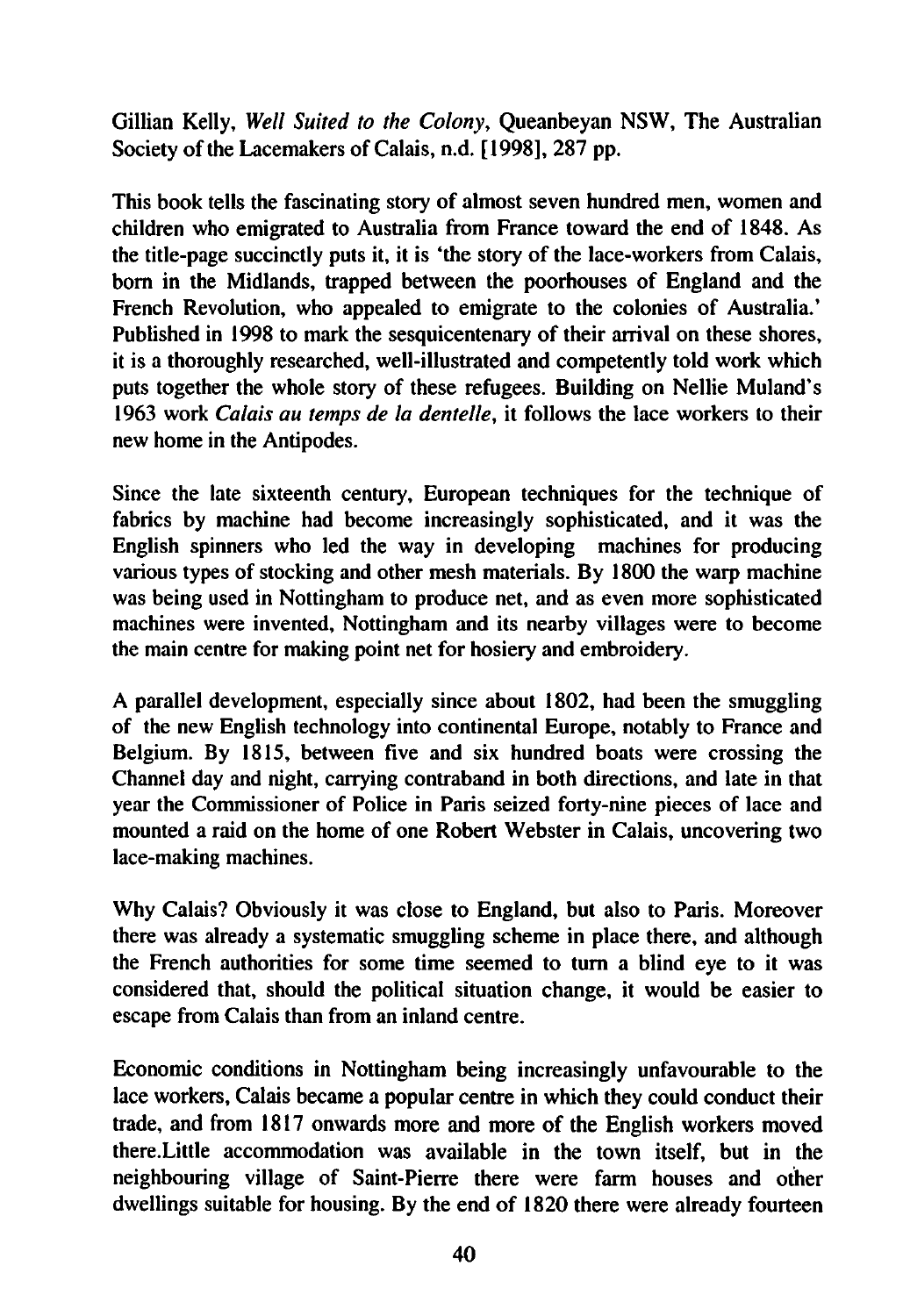English manufacturers in Calais who owned 32 machines employing 52 lace makers.Though those who actually worked the machinery were English, the 'spin-off effect was such that it was possible to employ another 483 women of whom 460 were French. By 1824 the number of machines had risen to 89. Three years later still, the machines numbered 170 and the lace workers between 700 and 800. An estimated 4000 people (English and French) were in some way involved in the trade in the area of Saint-Pierre, providing a source of local employment which no doubt was instrumental for a time in keeping the English lace workers from the over-zealous attention from the French authorities.

Gillian Kelly's account traces not only traces the rise of the lace-making industry, but also the political background against which the lacemakers (as foreigners) had to operate. Upon the accession of Charles  $X$  following the death of Louis XVIII, the lace workers thought it prudent to take up a collection among their community (800 francs being raised) and present it along with a French flag to the mayor of Calais  $-$  at the same time expressing in fulsome tones their consciousness of their position:

Driven by the oppressive weight of our grinding taxation to seek an asylum on your shores and coming hither at the termination of a long and bloody war, which, we now recollect with shame, was commenced with the wicked purpose of stifling your first attempts to be free  $-$  we, in common with the rest of our countrymen, felt some portion of that national jealousy and ill will, which were the natural consequences of our mistaken views of that sanguinary struggle! We have lived with you, but it has been as strangers in a foreign land  $-$  there has been mixture without fraternity, there has been intercourse without cordiality  $-$  but the glorious events of July came, and laid prostrate the moral barrier. The heroic devotion of the population of Paris had operated as a charm upon the civilised world. There is not one just man  $-$  there is not a real friend of freedom in the universe but would now be proud to extend the hand of cordiality to France and Frenchmen!

And so on at great length. But it did indeed seem that after the July Revolution the attitudes of the two peoples towards each other had improved considerably. The English lace makers were becoming less and less 'strangers in a foreign' land and more and more a part of their adopted country. As Gillian Kelly puts it:

Their children had grown up in this town in France, attended school, spoke French and with few exceptions, entered the trade. They married and bore children, some of them the second generation to be born in France. They were probably more French than English.

Then came  $-$  as Gillian Kelly describes in her excellent historical analysis  $-$  the February Revolution of 1848 and the bloody events that followed in the famous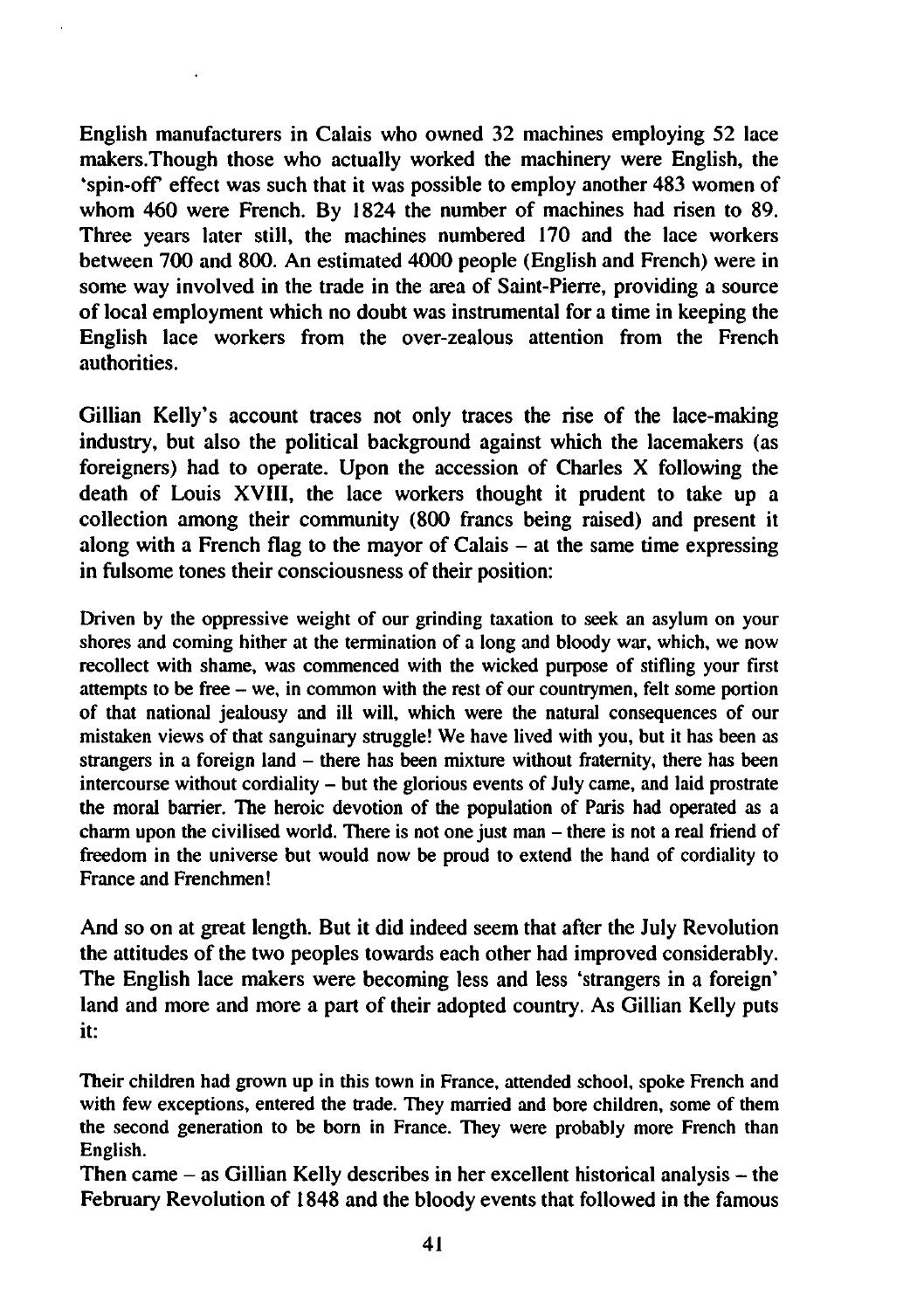'June Days' (23-26 June). The provisional government under Louis Blanc and his poet-deputy Alphonse de Lamartine (O  $lac$ ) were unable or unwilling to stop the popular uprising whose xenophobic overtones were reminiscent of the right-wing populism of more recent times. Foreign workers were no longer welcome, and despite the protests of some of the more liberal-minded of French people (such as the members of the Calais-Saint-Pierre Odd Fellows Lodge who denounced the 'cries and conduct of a few ruffians') the English workers were hounded out of France.

A petition addressed to the British Government led to the establishment of a 'Committee of Noblemen and Gentlemen for the Relief of British Workmen, Refugees from France'. It was clear that any return to Nottingham would be impractical, as there were no jobs to be had and the only other option was a return to the Nottingham poorhouses, at immediate and large cost to the parish. At this stage the solution was proposed of enabling the displaced workers to emigrate to the colonies in Australia, notably to South Australia where there was a shortage of workers.

On 19 April the Fairlie left Deptford for Plymouth, from where on 1 May she sailed for Australia with the first contingent of emigrants. On <sup>12</sup> May she was followed by the *Harpley* and on 9 June bearing the largest contingent  $-$  by the Agincourt. Later that year eight other ships bound for Australia brought further refugees from the events in France. Gillian Kelly's account describes the shipboard life, the births and deaths in the course of the journey, and finally the arrivals in Australia.

The Harpley had been bound for Port Adelaide, where she arrived with great difficulty on 2 September. The Fairlie and (later) the Agincourt, on the other hand, had set out for Sydney, where few jobs were available, making it necessary for those who landed there to pursue opportunities further afield, notably in Bathurst and Maitland. Gillian Kelly's account describes in vivid detail the sort of conditions the emigrants would have found in these outposts of rural Australia, 'so different to the industrialised communities they had known.'